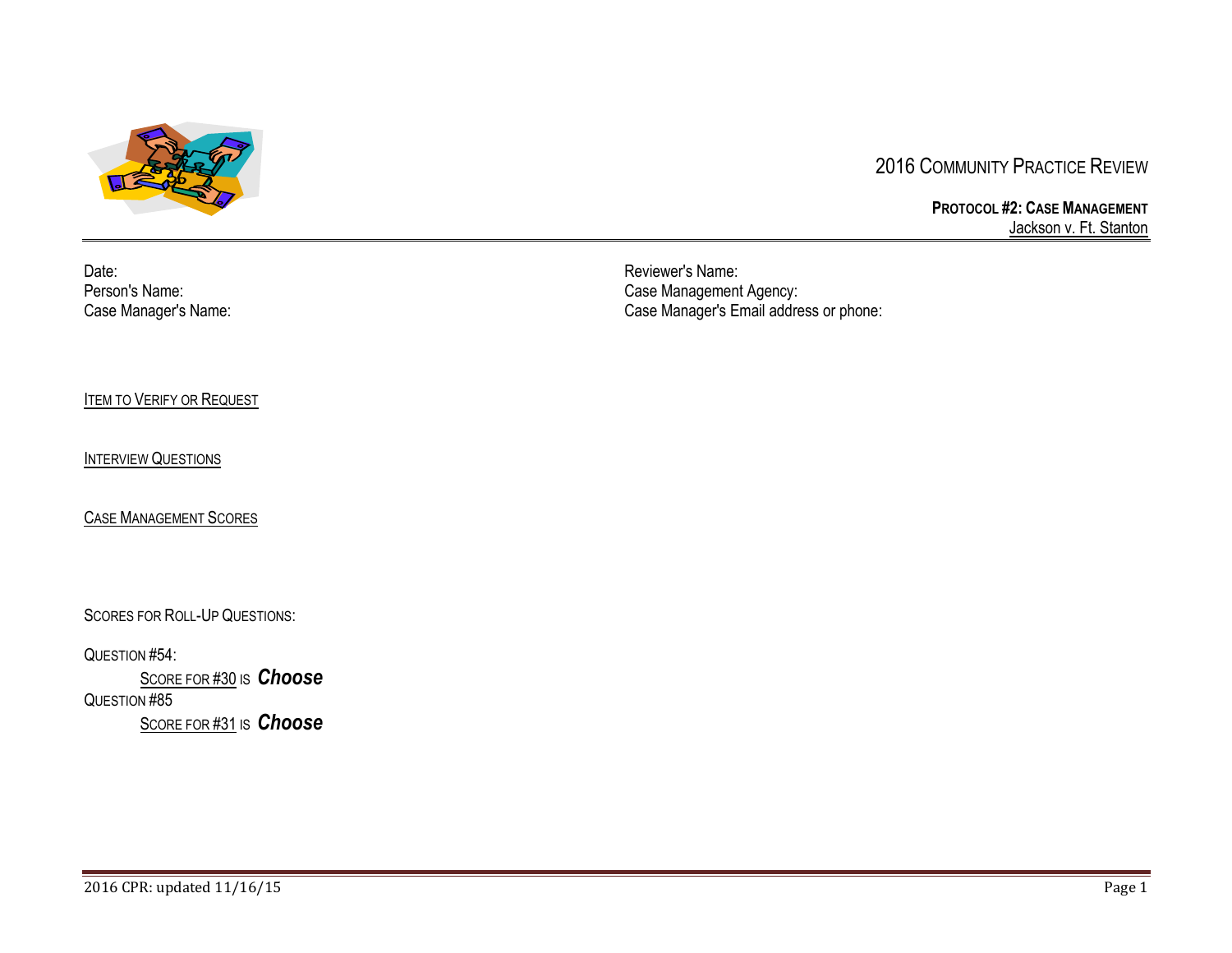# **Case Manager's Interview**

If necessary, describe your role as a Reviewer and the overall aim of the review as well as the purpose of the interview in the information gathering process. During the interview, wherever the protocol uses the term "person" or "Participant", the Reviewer should use the person's name when speaking, for example, "Ms. Smith," or "Mr. Jones."

When interviewing the case manager, most Reviewers have found it useful to begin with a general "Tell me about" the person to allow the person being interviewed to express his/her initial and/or primary views. If subsequent items in the interview address issues already present in response to the initial "tell me..." question, the Reviewer should simply state, "I believe you have already told me about this..." reiterating the information. Allow the person interviewed to correct, clarify or expand the information as necessary. Before beginning the initial questions about the Participant's services, tell the case manager that you have a copy of the (give them the date) ISP and (specify) assessments. Please verify with the case manager that the copy(s) given to the Reviewer is the most current and that there are no other assessments/documents you should have. If you know of documents that are missing ASK the case manager for copies and fill out the Document Request Form.

The Reviewer should make every effort to record the case manager's responses verbatim. Try not to paraphrase, and **do not prompt** the interviewee for desired answers. The Reviewer should make any needed notes at a level of detail and reference that permits the Reviewer to put the information in the context necessary to be useful in supporting the Reviewer's judgments and descriptions. The Reviewer should try not to use acronyms when asking questions. The case manager may have the individual's file with them, especially the ISP, and may refer to it as needed.

Even if asked directly, **do not** tell the person interviewed that anything is or is not "all right," "okay with me," does or does not "comply" with any regulation, law or requirement, or any other indication of approval or disapproval.

Even if asked directly, **do not** provide technical assistance or "recommendations" to resolve or improve issues.

Remember that the case manager may have to respond to an emergency or crisis situation during the interview. If this happens, the Reviewer should terminate the interview immediately and establish a time to reschedule or resume the interview. Do not continue to engage the person in conversation.

Thank the person for his/her time and cooperation. **Remember!** Obtain a copy of the current ISP and current assessments, if you don't already have them.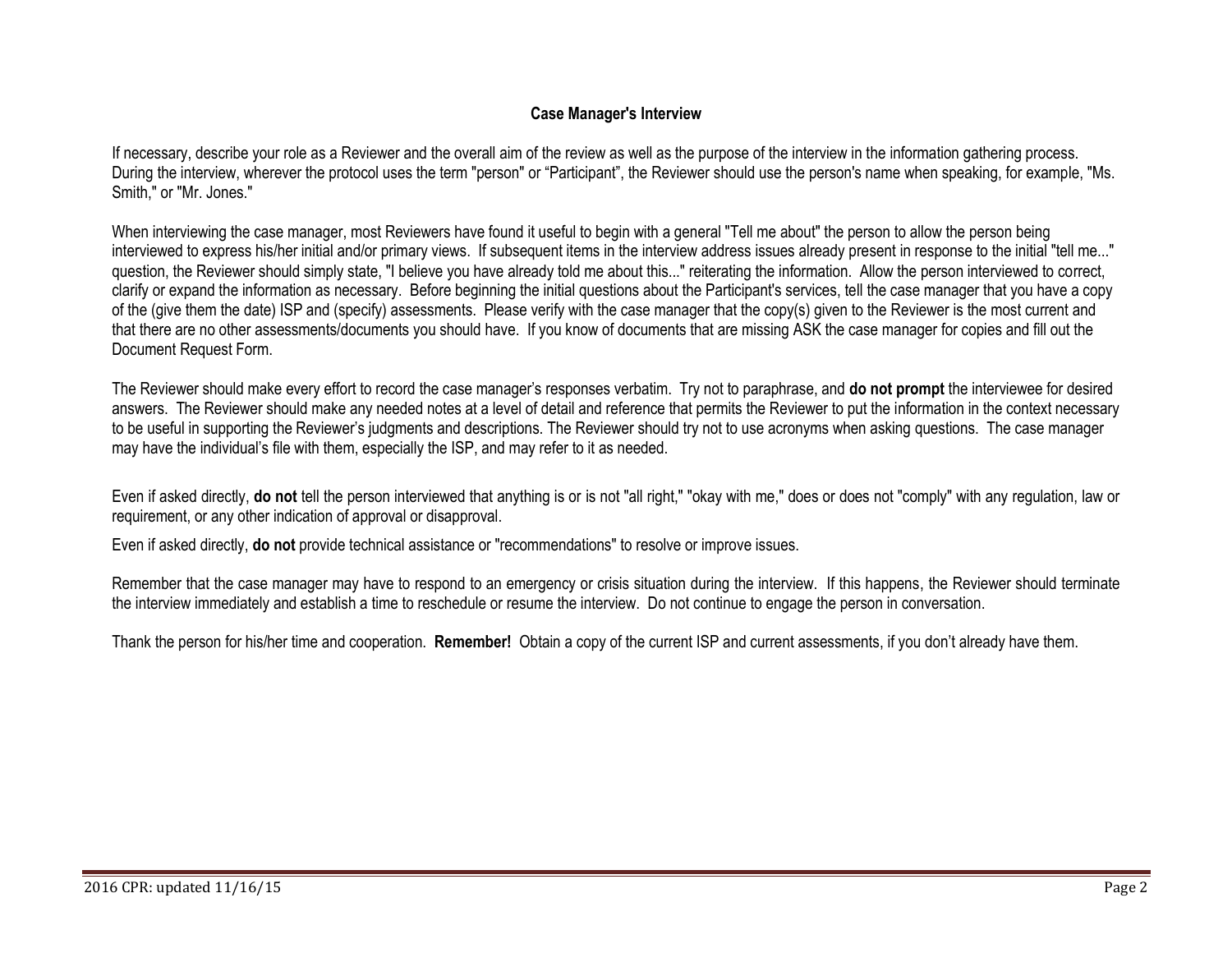Use this space to record items identified during your **record review** that you wish to specifically ask or verify with the Case Manager. During your interview find the appropriate time to pursue these issues. If the information you require is found to your satisfaction, check the box to the left of the item you've listed. If not, leave it blank, highlight it and use it as a reference when scoring and/or writing up your summary. Use this space to identify missing information you need to ask the Case Manager for, use it to verify that recommendations have been followed, use it to ask about needed equipment/devices, etc.

<span id="page-2-0"></span>

| $\checkmark$<br>$\mathbf{v}$ | .<br>. It≙n<br>needed.<br>linae<br>$\mathbf{v}$<br>,,,, |
|------------------------------|---------------------------------------------------------|
|                              |                                                         |
|                              |                                                         |

<span id="page-2-1"></span>A. Tell me about (Participant.)

#### *CJ Remarks*

B. What are the person's strengths?

#### *CJ Remarks*

C. What is your Long Term Vision for this person? Note: If you get a general answer, ask if there is anything specific they would like to see the person do/achieve.

#### *CJ Remarks*

- D. (Verify Reviewer's copy of current ISP.) Is this a copy of the IDT's current plan for this person?  $\Box$  Yes  $\Box$  No. If different from what you were provided, get copy of most recent and record date of ISP you were sent and ISP provided. Date of ISP you were sent:
- E. Did you participate in the development of the ISP?  $\Box$  Yes  $\Box$  No. If no, why not?

#### *CJ Remarks*

F. Who are the members of this person's IDT? (List name and working title) Verify with signature page of ISP.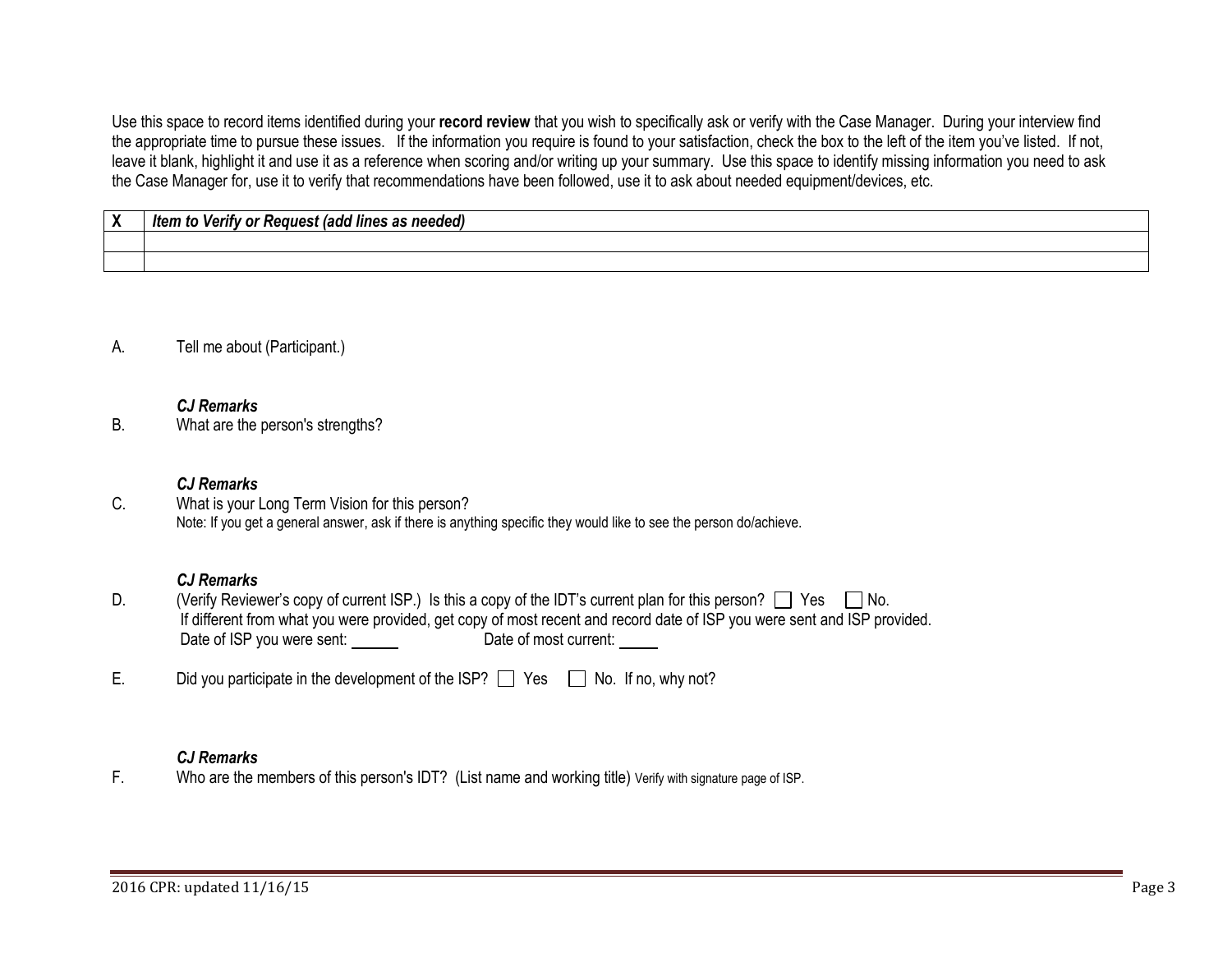| G. | Are there any IDT members who did not participate in developing the ISP? $\Box$ Yes $\Box$ No. |  |
|----|------------------------------------------------------------------------------------------------|--|
|    | a) If Yes, who?                                                                                |  |

b) If Yes, what have you done to insure adequate participation?

c) Was their lack of participation a problem?  $\Box$  Yes  $\Box$  No. If yes, indicate WHO was missing and WHY it was a problem.

# *CJ Remarks*

H. How often is the ISP revised?

Why?

Dates of Revisions during the past year:

# *CJ Remarks*

Compare with what was found in record review. If there is a discrepancy, ask the case manager about it. Note: Per ISP Regulations effective October 2006, . six month reviews are no longer required; however, the ISP should be revised as needed.

I. If the person has a guardian, what is the extent (how often) and nature (why/what does the guardian do with the person?) of the guardian's participation in service planning or delivery?

# *CJ Remarks*

J. Is this level of guardianship participation adequate for the person? **Choose One** If not, why not? Note: List measurable indicators that the level of participation is a problem, if it is.

# *CJ Remarks*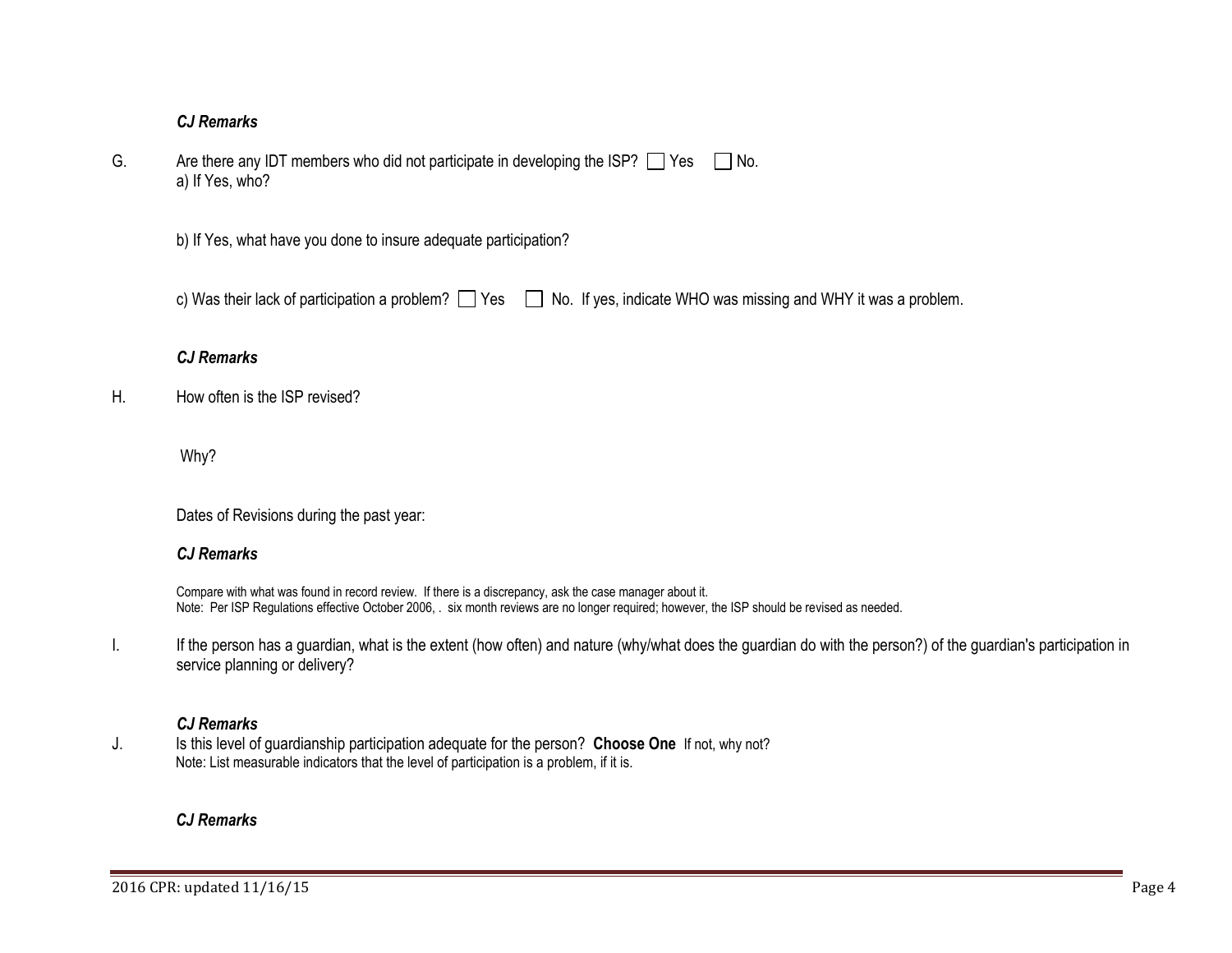K. a. What is the extent and nature of the person's participation in service planning? Note: Check the signature sheet AND ask what the person's level of involvement was and if he/she attended the ISP meetings.

| b. Did you meet with the person prior to his/her ISP Meeting? $\Box$ Yes $\Box$ No. If yes, what did you discuss? |  |  |  |
|-------------------------------------------------------------------------------------------------------------------|--|--|--|
|-------------------------------------------------------------------------------------------------------------------|--|--|--|

#### *CJ Remarks*

L. How does the team integrate the person's culture, values and natural support systems into the ISP and the person's everyday life? NOTE: List specific measurable indicators, then look for verification in the notes and program records or other interviews. This question usually needs to be repeated, and needs to be taken slowly, with spacing between the words: culture—values—and natural support systems. You can explain that when thinking about culture we mean things like ethnic and or life style preferences; with values we mean beliefs (e.g., religious or family) with natural supports we mean people, groups of people, organizations or environmental.

#### *CJ Remarks*

M. Do the individual members of the IDT carry out their responsibilities as stated in the Participant's ISP? Get specific examples (names, dates if possible and person. If action was taken, seek evidence.). Note: the case manager stated everyone does and the record review evidenced lack of a particular service or assessment or follow up, ask the case manager about the discrepancy.

#### *CJ Remarks*

N. Have there been any conflicts among team members about the Participant's service and support needs? If Yes, what was the conflict(s) and how was the conflict resolved?

#### *CJ Remarks*

O. How do team members communicate with each other in between scheduled team meetings about the person's plan implementation, progress and needs?

#### *CJ Remarks*

P. What, if any, change in behavior has occurred during the past year?

#### *CJ Remarks*

Q. What, if any, change in sleeping patterns has occurred during the past year? Describe. If you can get dates or the records the case manager feels verify this information so you know the frequency.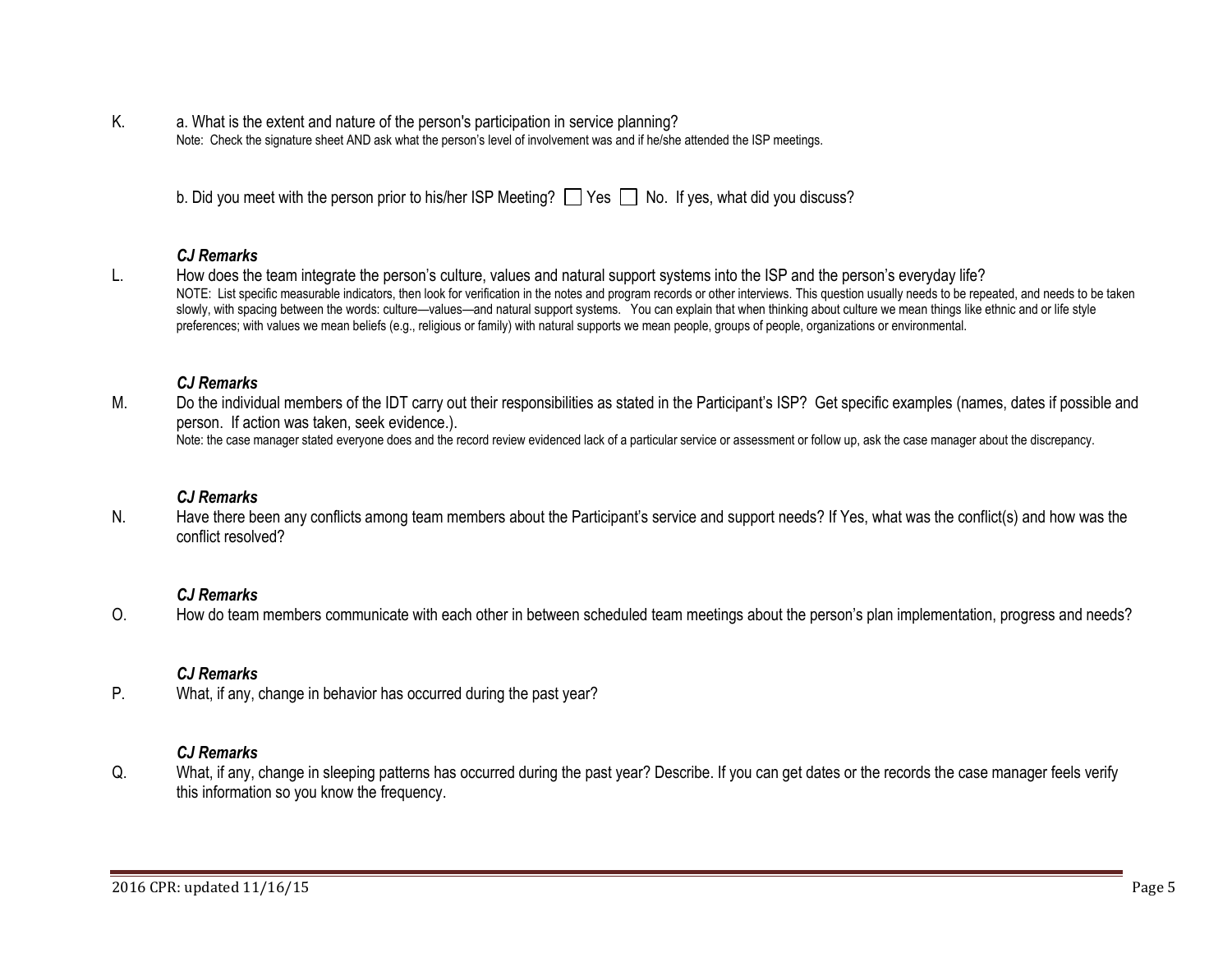R. What, if any, change in overall activity levels has occurred during the past year? Describe. If you can get dates, look for frequency and measurability. Note: This can be rephrased, for example: "Is the person more or less active than usual or more/less independent?"

#### *CJ Remarks*

S. If any change is reported in behavior, sleeping patterns, or activity levels, was the person evaluated for underlying reasons (health, environment, relationships, etc.) for the change(s)? (If yes, Who conducted the evaluation? When? What type of specialist was this person? What was the outcome?)

#### *CJ Remarks*

T. Please describe any health-related needs this person may have. Please include current medical diagnoses. Note: The information you receive here should be verified by the record, ask the case manager about any discrepancies.

#### *CJ Remarks*

U. Has the IDT discussed the person's health-related issues? What did they do and how did they resolve these health issues? Note: They may have discussed health issues at the last Annual ISP meeting. If so, the ISP and/or meeting minutes need to reflect such, ask the case manager about any discrepancies.

#### *CJ Remarks*

V. What natural supports does the person have and what generic services does the person use?

Note: Look for verification in the record and in other interviews of these activities.

- o What memberships does this person have in the community? List what groups or organizations the person belongs to and frequency of attendance.
- o List Names of friends this person has who are not paid to be in this person's life:
- $\circ$  List valued roles the person plays in the community and how often the person experiences them.
- $\circ$  List generic services the person uses and how often: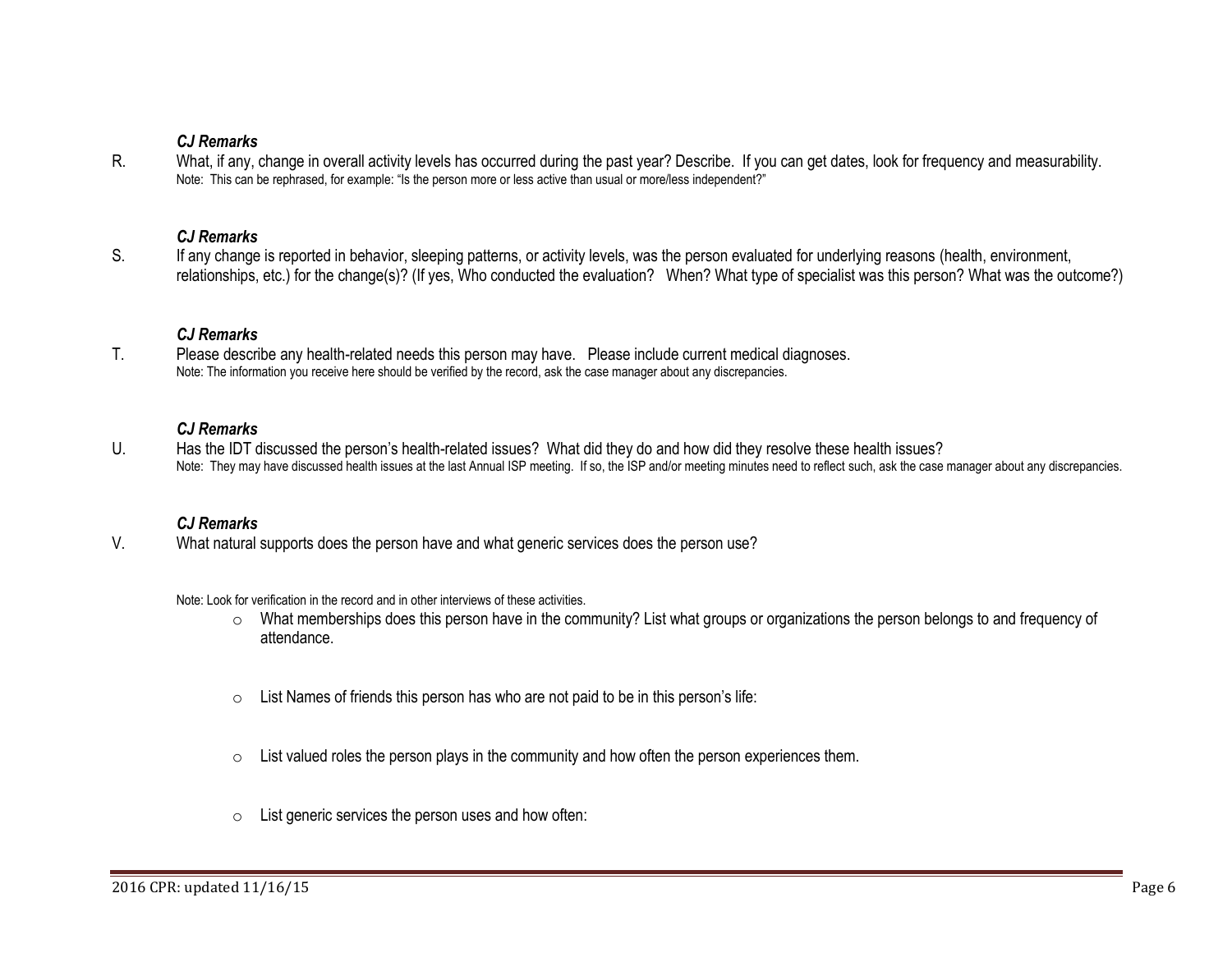Note: Generic services are those any one of us might use, such as stores, medical facilities, library, community recreation center

### *CJ Remarks*

W. What opportunities does this Participant have for integration with non-disabled persons? How often? Note: May reflect discussion of things from V. above.

# *CJ Remarks*

X. Do you have any concerns that provider policies restrict this person's ability to pursue adult relationships? If yes--ask the interviewee to tell you what policies/practice and any examples they may have.

### *CJ Remarks*

#### Y. **Additional Services Needed in the Past 6 Months**

During the past 6 months were there other services that the Participant needed but did not receive? List service(s) including natural supports.

#### *CJ Remarks*

Z. If there was anything listed in "Y", ask: Why was the service not received by the Participant? Note: If the case manager states they do not know, write that down, and then ask who would know or how the case manager/team might find that information.

#### *CJ Remarks*

AA. Are there other services needed by the Participant now or over the next 6 months?  $\Box$  Yes  $\Box$  No

a) If Yes, list services.

b) If Yes, what actions are being taken by whom to secure the needed services? If the case manager states they do not know, write that down, and then ask who would know or how the case manager/team can find that information.

#### *CJ Remarks*

BB. How do you review/monitor activities of providers, ISP status and progress on outcomes/objectives or outcomes/Action Plans (documents used, how often, etc.)?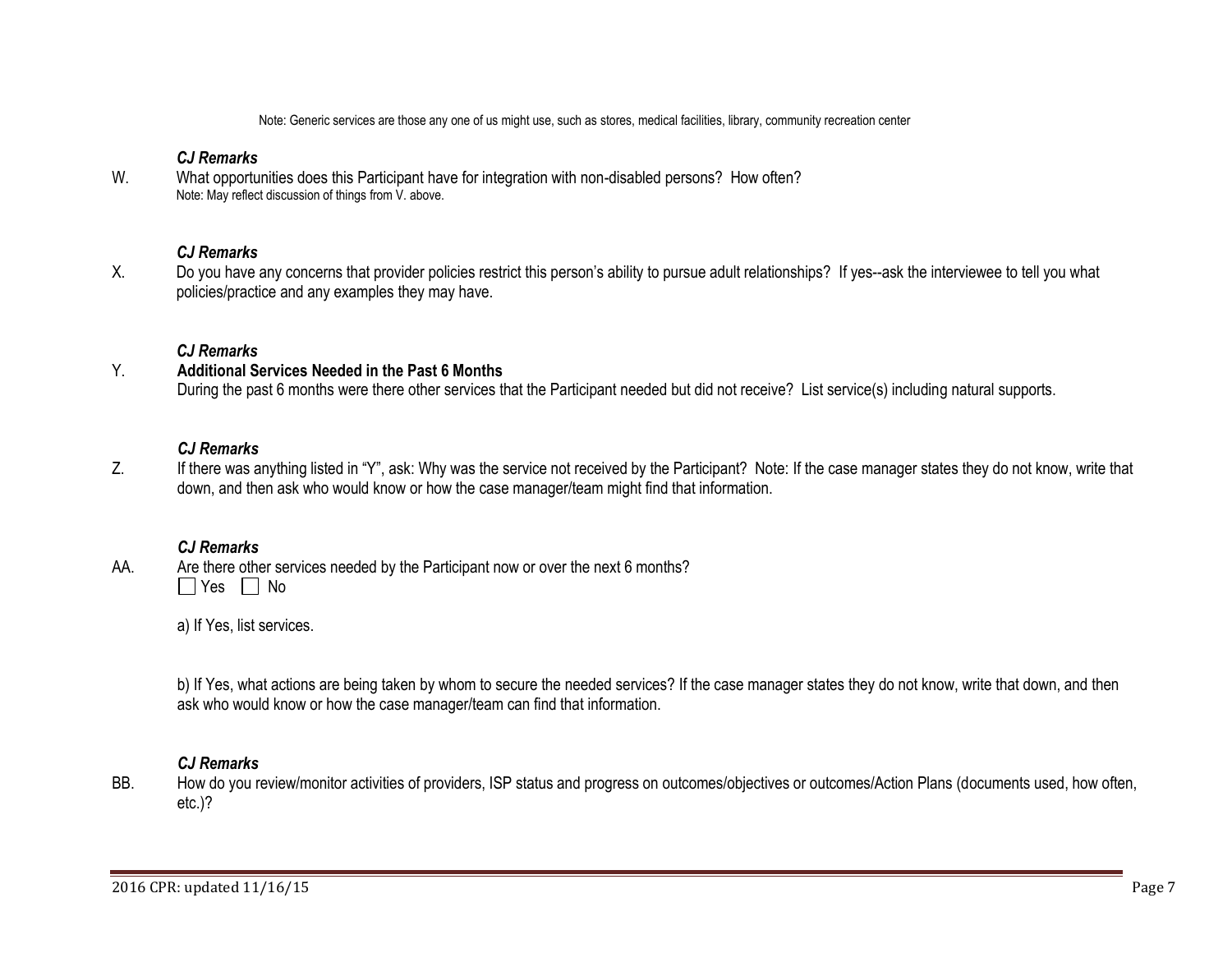CC. How do you determine whether a modification of this plan is needed?

# *CJ Remarks*

- DD. How do you see your job as it relates to -
	- a) The Participant?
	- b) Providers?
	- c) Regional Office?
	- d) Division of Health Improvement?

# *CJ Remarks*

EE. Who supports you and your efforts to meet the needs of this person? Is this enough support for you? If not, why not?

### *CJ Remarks*

FF. How long have you been employed in this job? (Try to record the date s/he started) Have you been a case manager elsewhere?

# *CJ Remarks*

GG. How many cases are you assigned (list people with DD and others, class members and non-class members)?

# *CJ Remarks*

HH. How long have you been this Participant's case manager? (If you can record month and year this person started working with this class member.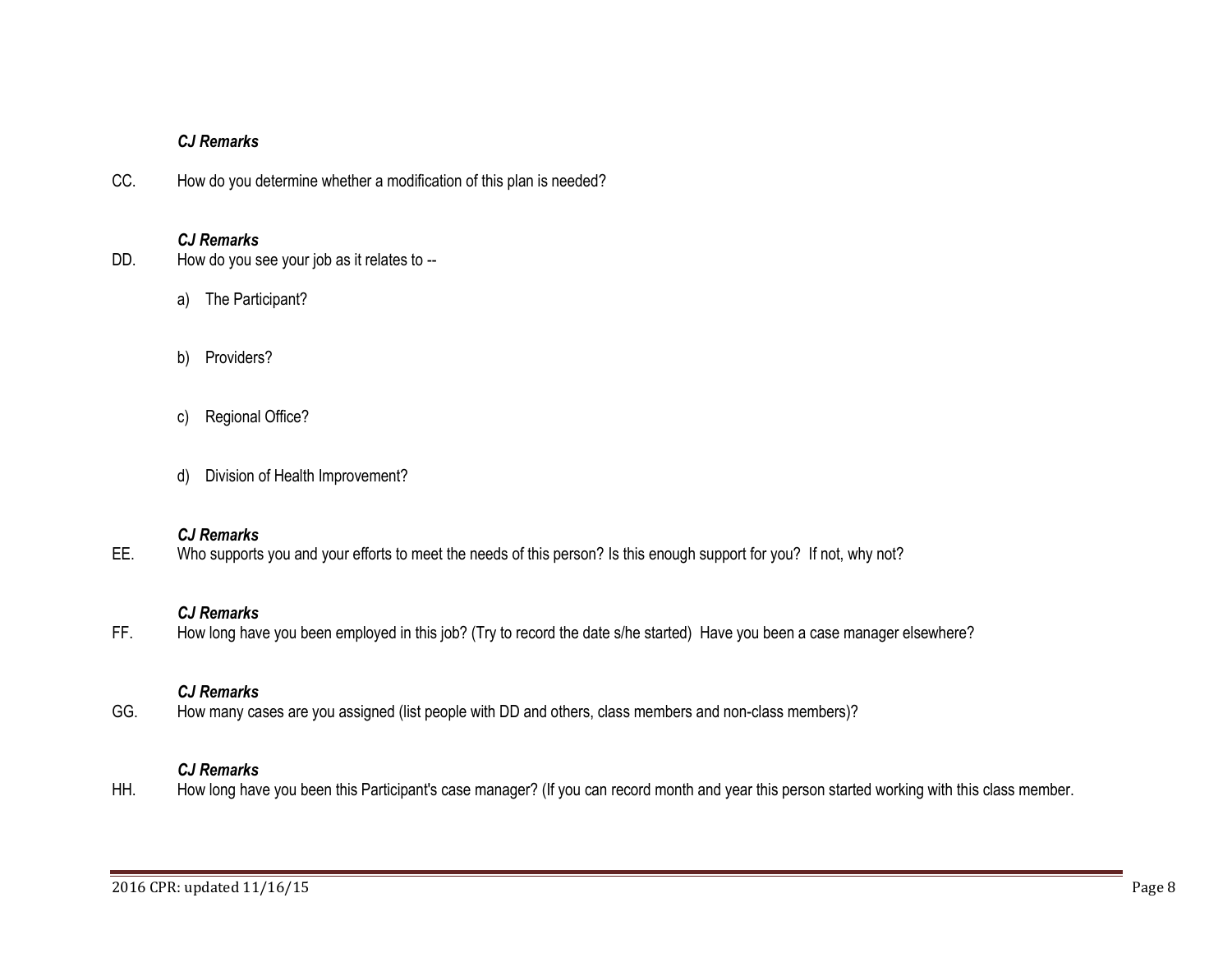II. How frequently do you meet face-to-face with this person?

# *CJ Remarks*

JJ. What training did you receive to assist you in working with this person? The Individual Specific Training Requirements section (previously called Addendum B) of the ISP lists training needed; compare to CM's answers, ask if there are discrepancies. Also, if they say they received individual specific training, ask them what.

# *CJ Remarks*

KK. Do the Participant's program providers understand your role as the person's case manager?

### *CJ Remarks*

LL. Has this person been in the hospital or emergency room in the past year? (If yes, get ALL date(s), issues). If the case manager indicates something that is different than what was found in the record review, note their response, then ask about the discrepancy.

# *CJ Remarks*

MM. If "LL" was yes, please describe the IDT's and your involvement in the treatment and discharge planning.

# *CJ Remarks*

NN. In your opinion, what are the most important issues and needs to be addressed with this person?

# *CJ Remarks*

OO. Does the Participant's program meet his/her needs? Explain.

# *CJ Remarks*

PP. From your perspective, what are the leading stressors in this person's life at this time?

# *CJ Remarks*

QQ. Have there been any unusual incidents with this Participant? If yes, what, with whom, when, how often?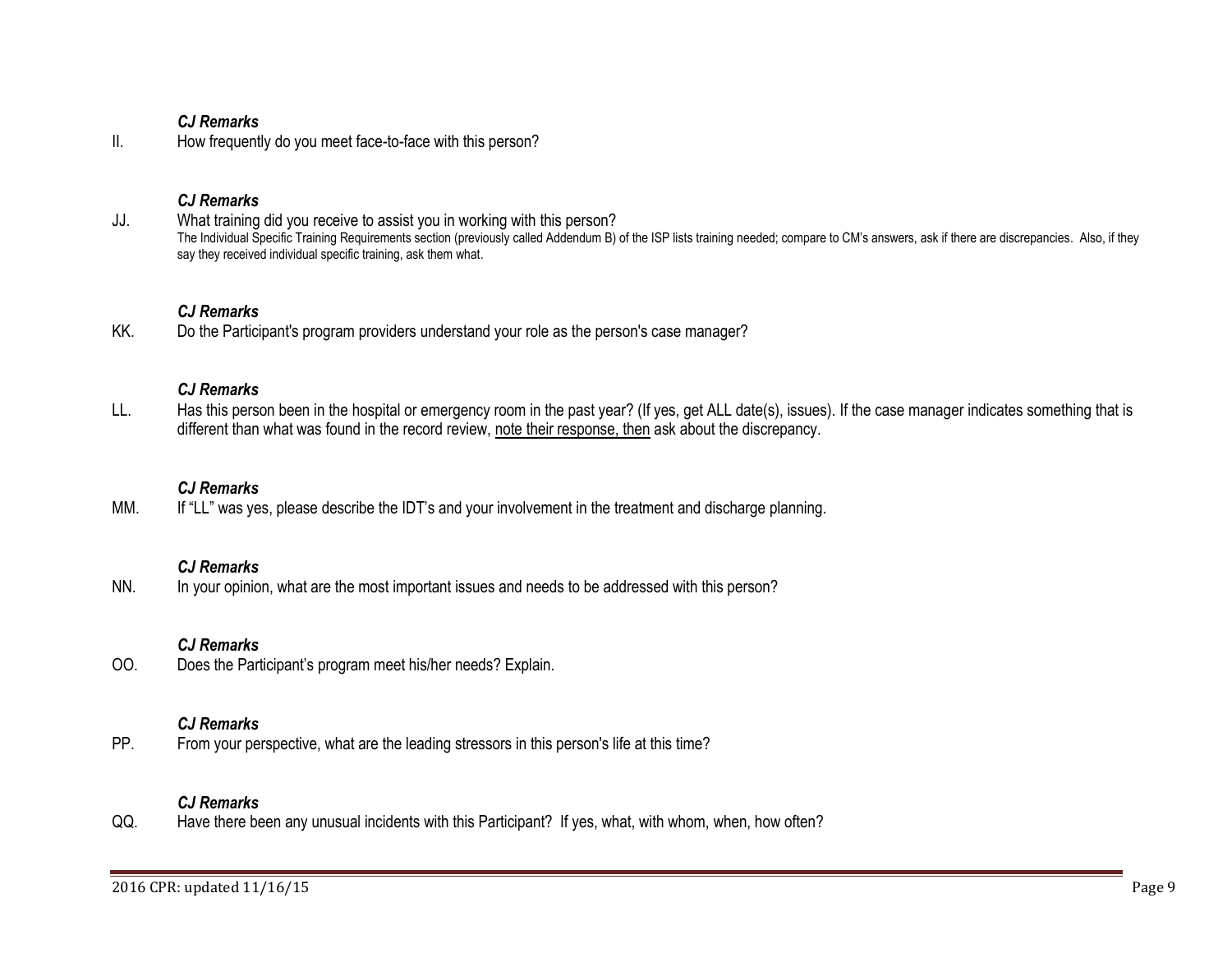What follow-up occurred?

### *CJ Remarks*

RR. Does this Participant's ISP have an adequate crisis plan?  $\Box$  Yes  $\Box$  No If No— What's missing or needs to be in it?

# *CJ Remarks*

SS. Does this Participant require any adaptive equipment or assistive technology? If yes,--What is it? LIST EVERYTHING THE CM identifies:

### *CJ Remarks*

TT. Did this Participant receive needed devices? If yes, are they available, in good working condition, and used across all environments? If No--Do you know why not? What is being done to acquire the device, to get it into working order, to get it used across all areas?

# *CJ Remarks*

UU. Have staff been trained in the appropriate use of this equipment for this individual? Have you observed staff using it with the person? Were they doing it correctly? What were they doing that was correct/not?

# *CJ Remarks*

VV. If the person has a behavior plan, please describe the actions it calls for you to take when you are with the person. [What behaviors does it address and what steps are to be taken for prevention/intervention?]

# *CJ Remarks*

WW. Has the Participant made progress or experienced regression in the following areas in the last year? If there is progress, describe it. If there has been no progress, explain why not for each area. If there is regression in any area, describe what actions have been taken by the IDT in each regressed area. a) Living

| If there has been progress, identify it | If there has been <b>no progress</b> , explain | If there has been regression, describe what actions have |
|-----------------------------------------|------------------------------------------------|----------------------------------------------------------|
|                                         | why not.                                       | been taken by the IDT to address the regression.         |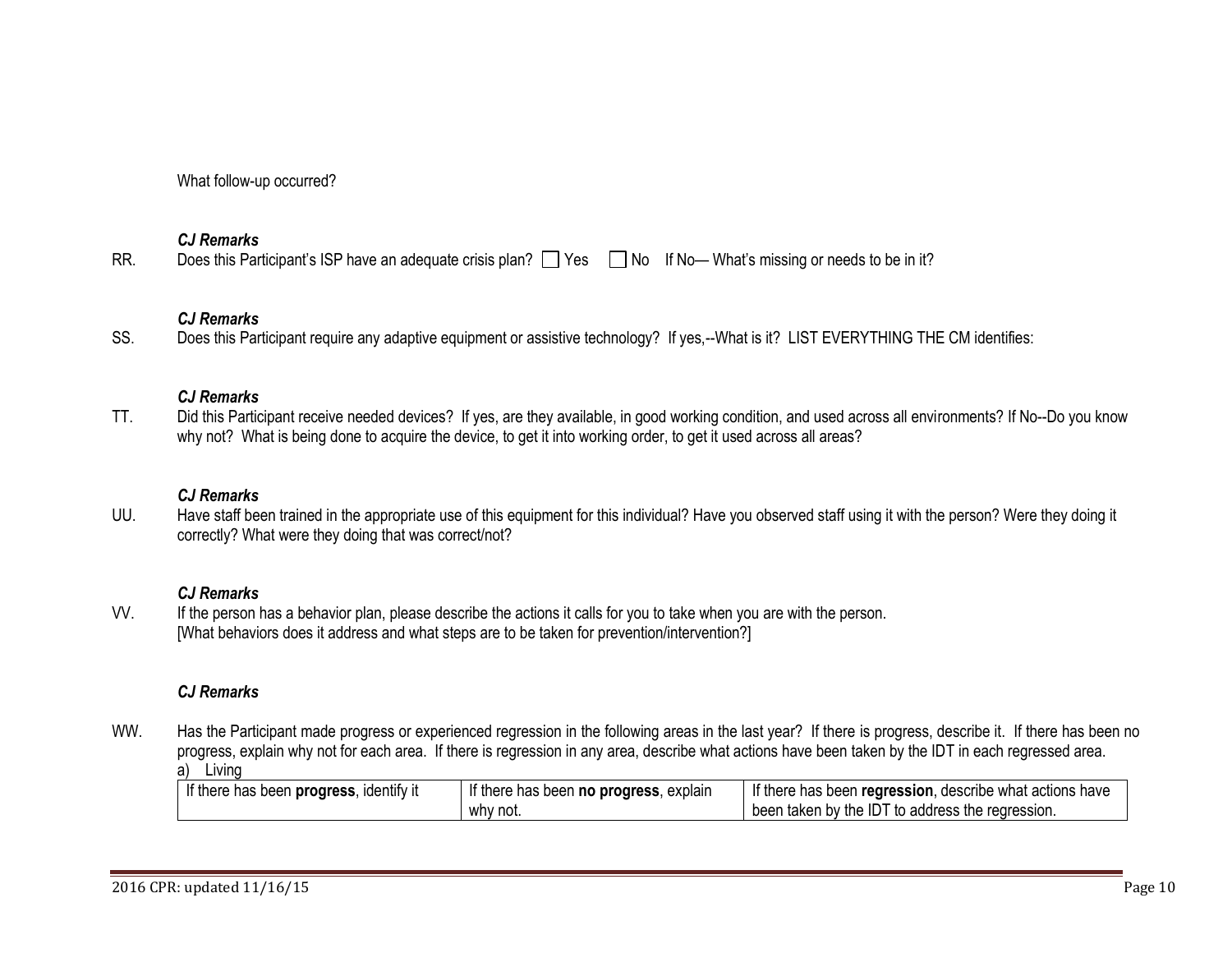| the contract of the contract of the contract of the contract of the contract of the contract of the contract of |  |
|-----------------------------------------------------------------------------------------------------------------|--|
|                                                                                                                 |  |

#### b) Learning/Working

| If there has been <b>progress</b> , identify it. | If there has been <b>no progress</b> , explain<br>why not. | If there has been regression, describe what actions have<br>been taken by the IDT to address the regression. |
|--------------------------------------------------|------------------------------------------------------------|--------------------------------------------------------------------------------------------------------------|
|                                                  |                                                            |                                                                                                              |
|                                                  |                                                            |                                                                                                              |

# c) Social/Leisure

| If there has been progress, identify it | I If there has been no progress, explain<br>why not. | If there has been regression, describe what actions have<br>been taken by the IDT to address the regression. |
|-----------------------------------------|------------------------------------------------------|--------------------------------------------------------------------------------------------------------------|
|                                         |                                                      |                                                                                                              |

# d) Other

| If there has been progress, identify it | If there has been no progress, explain<br>why not. | If there has been regression, describe what actions have<br>been taken by the IDT to address the regression. |
|-----------------------------------------|----------------------------------------------------|--------------------------------------------------------------------------------------------------------------|
|                                         |                                                    |                                                                                                              |

XX. In your opinion, is this Participant's current residential situation: (Record details... incidents, dates, names of those involved, etc.) a) Appropriate?

If No, Explain.

b) Least restrictive?

If No, Explain.

c) Most integrated?

If No, Explain.

d) Safe?

If No, Explain.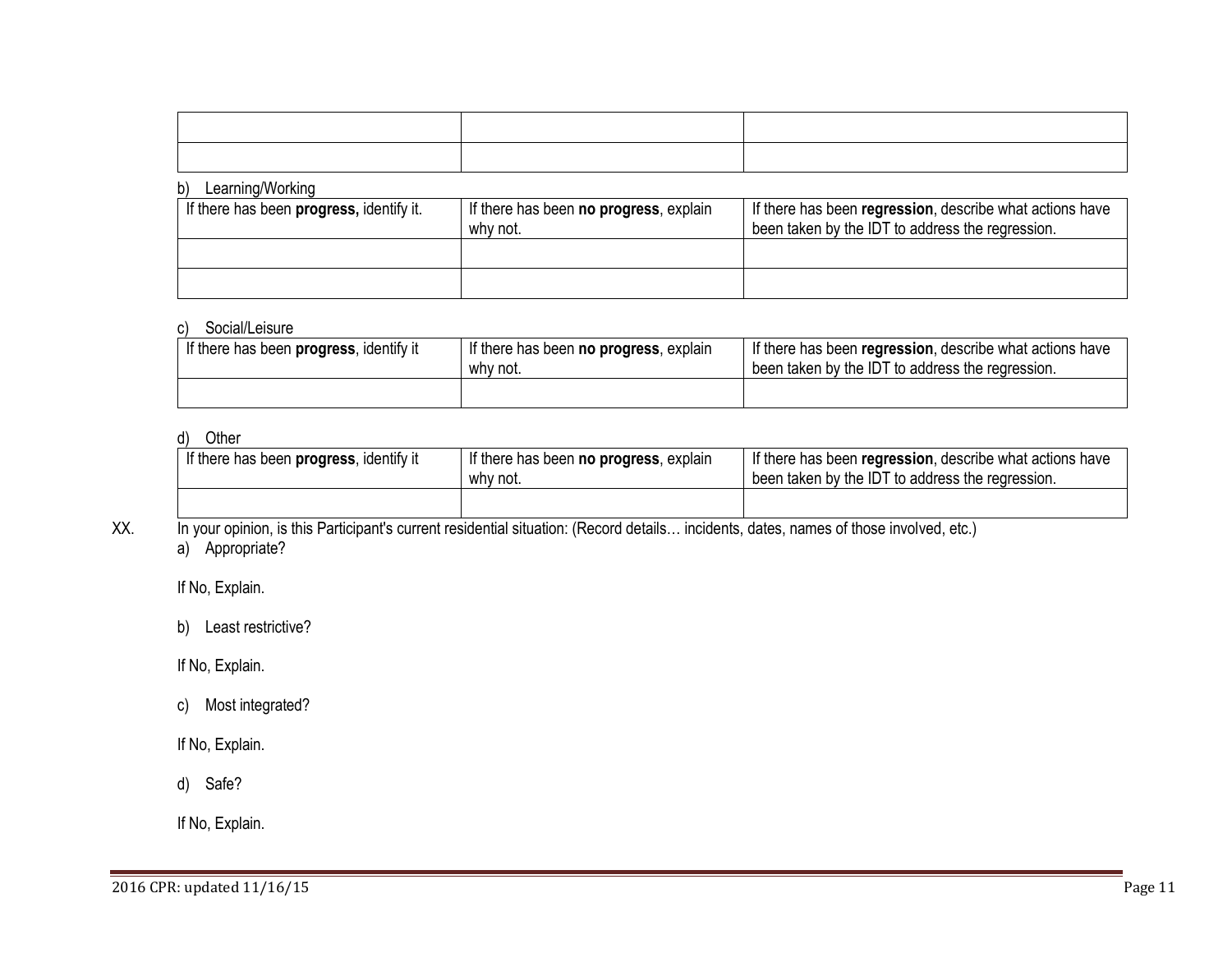e) Problematic?

If Yes, Explain.

# *CJ Remarks*

YY. In your opinion, is this Participant's current work/day situation- (Record details… incidents, dates, names of those involved, etc.)

a) Appropriate with respect to the person's needs and capabilities?

If No, Explain.

b) Least Restrictive?

If No, Explain.

c) Integrated and Normalized? If No, Explain.

d) Safe?

If No, Explain.

e) Problematic?

If Yes, Explain.

# *CJ Remarks*

ZZ. How did the IDT determine the Participant's preferences in each life area?

# *CJ Remarks*

AAA. Has this Participant or guardian ever objected to any component of the service plan and/or the services provided?  $\Box$  Yes  $\Box$  No

If yes, What process occurred?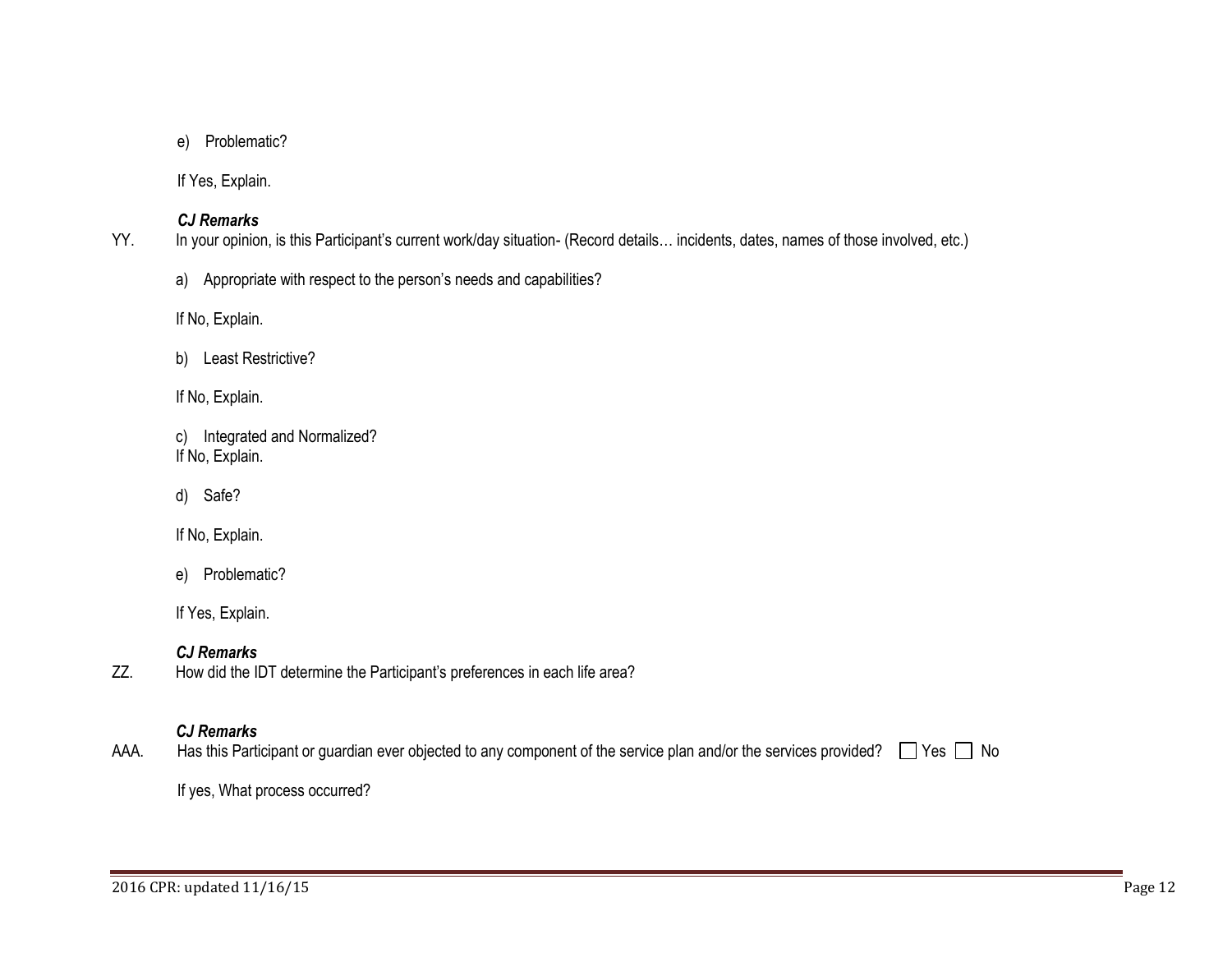a) What was the resolution?

# *CJ Remarks*

BBB. Is there anything else you would like to tell me about this Participant?

# *CJ Remarks*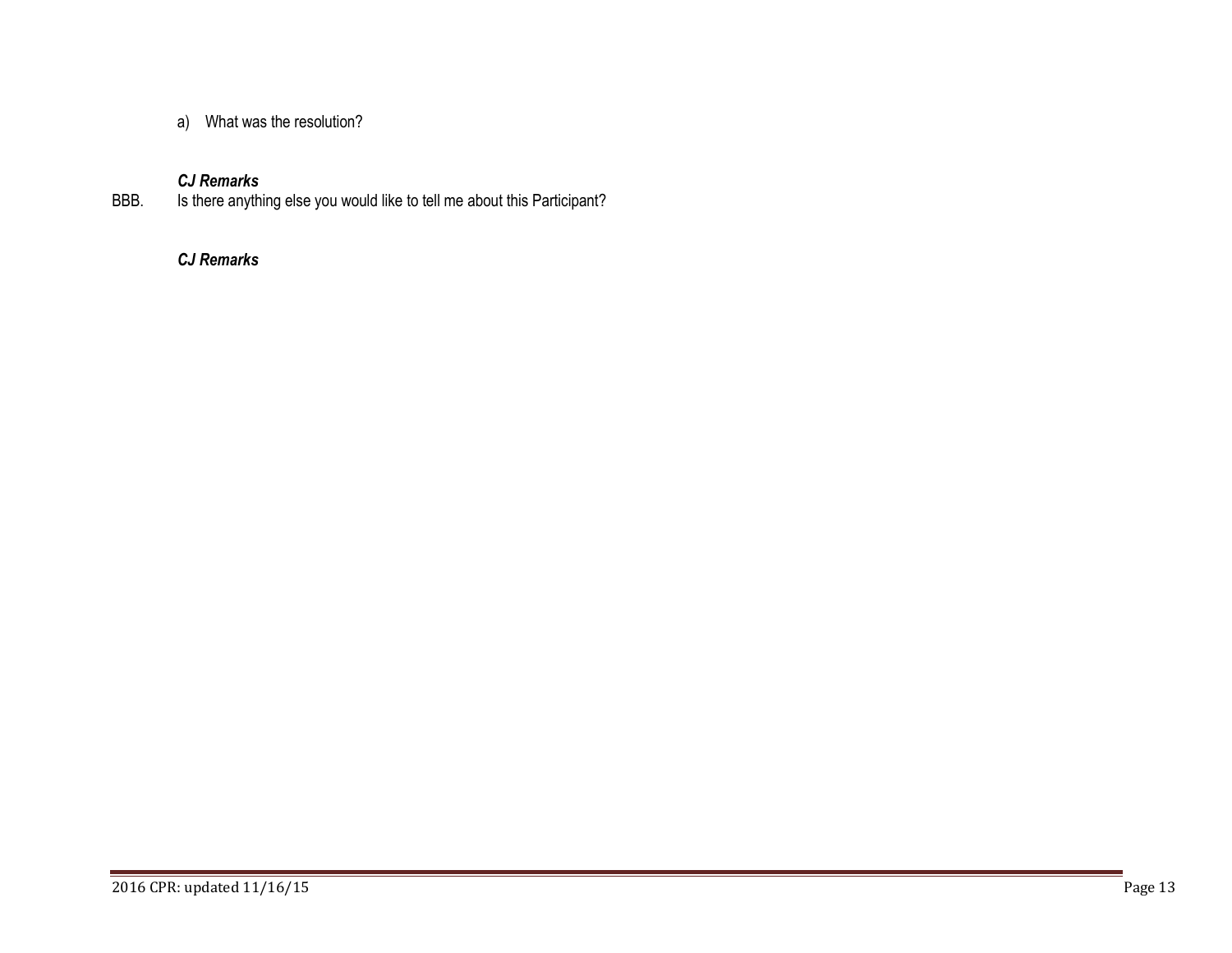# <span id="page-13-0"></span>*Case Management Services … Summary*

# **YOU MUST PROVIDE AN ANSWER TO EVERY QUESTION.**

#### **Ratings Guide**

- **0 -** Information not present or not adequate (non-compliance)
- **1** Information is not completed or partially adequate (partial compliance)
- **2** Information present and found to be adequate (full compliance)

*For each question your possible responses are limited to the optional responses listed. For instance, if a question does not list NA as a possible response, you may not use it. Reviewers: In your notes use a (+) to indicate examples of compliance; Use a (-) to indicate examples of non-compliance.*

\*26. Does the case manager "know" the person?

Note: We expect the CM to thoroughly describe this person's preferences, needs and circumstances, including information describing the individual's method/style of communication; personality, likes, dislikes; the individual's general routine; important people, activities, things in the individual's life; significant events that occurred or are occurring which have an impact on the individual and what s/he is doing or plans to do. Also look for description of strengths, positive attributes, things to build on, such as: communication method; work ethic; skills s/he possess; willingness to try things; willingness to participate in activities; etc. Cannot be a "2" if the case manager gives only clinical diagnoses and no personal information or visa versa.

#### *Justification:*

#### *Case Judge remarks:*

\*27. Does the case manager understand his/her role/job?

Note: We will take into consideration BOTH what the CM says during the interview about what the job is, as well as what the CM has done in light of the person's needs and circumstances. From the interview, refer to CM activities such as twice-monthly visits, reviewing provider data tracking sheets and quarterly reports, reviewing reports from therapists, conversations with Team members, specialty services reporting or use of Regional Office Request for Intervention Form. Consider if the CM reviewed data sheets and reports from providers and/or therapists which indicate whether or not outcomes are met. If there has been no progress on an outcome, is there evidence that consideration was given to the need to revise strategies or action steps. If there has been a significant life change, such as job status change or living situation change, was the ISP revised to reflect this? Did the CM describe how they: advocate, monitor, provide or acquire technical or other assistance as needed?

#### *Justification:*

#### *Case Judge remarks:*

\*28. Did the case manager receive training on the topics needed to assist him/her in meeting the needs of this person?

Note: Consider required DOH/DDSD competencies; individual-specific trainings, and mentoring from previous CM and/or supervisor. We want the CM to have person-specific information so they are an informed advocate/monitor. For example, if this person has specific eating requirements due to risk of aspiration, we would expect the CM to have

<span id="page-13-2"></span>*Choose*

<span id="page-13-1"></span>*Choose*

<span id="page-13-3"></span>*Choose*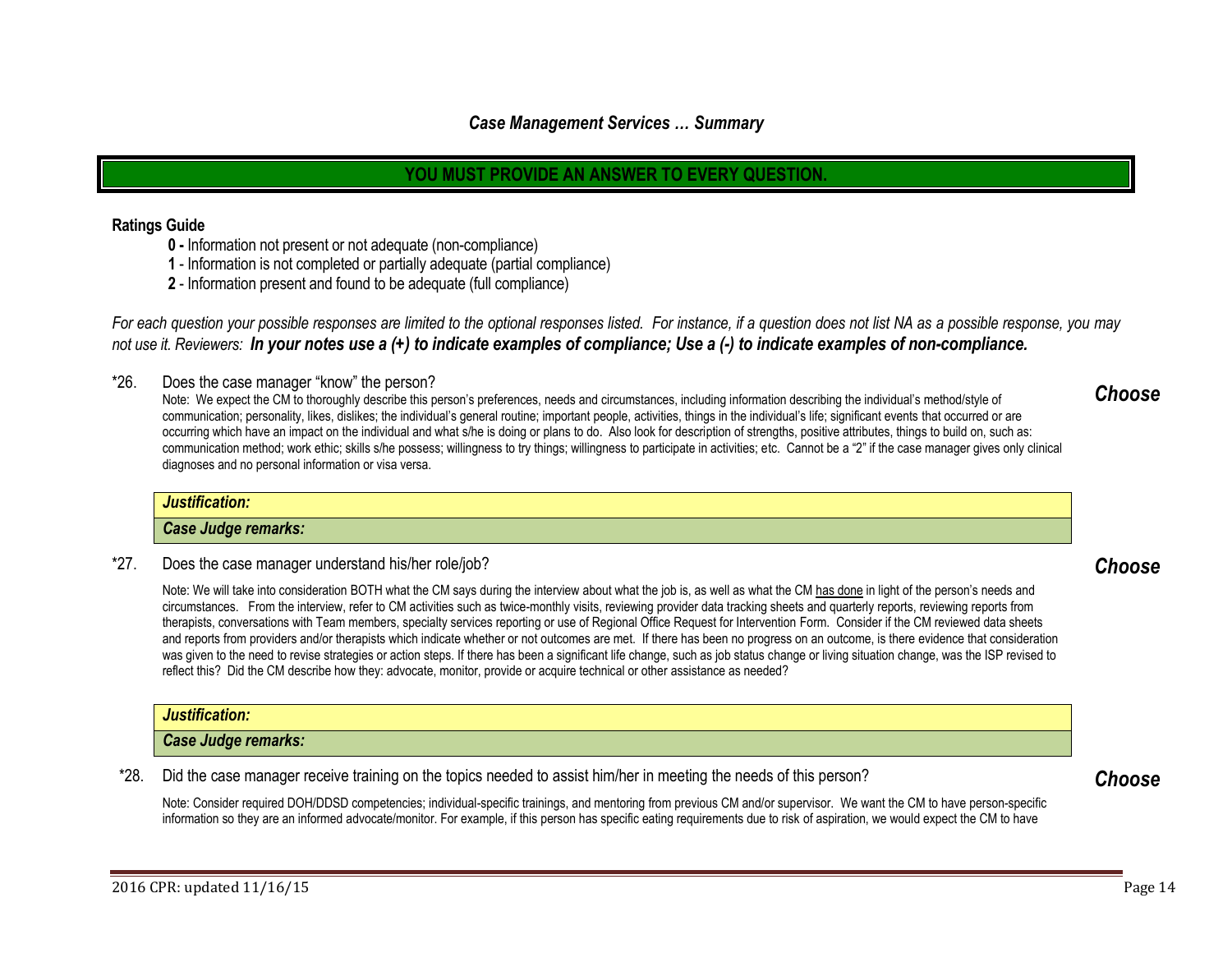received training regarding issues that impact this person such as: positioning during eating; eating utensils needed and how they are to be used; the pace at which eating is safe for this person, etc. . Cannot be a 2 if the case manager has had all DDSD requirements but not individual-specific trainings for information in the behavior support plan, comprehensive aspiration risk management plan, seizure plan, crisis plan, etc.

*Justification:*

.

*Case Judge remarks:*

\*29. Is the case manager available to the person?

Note: Is the CM making the required number of visits with the class member in different locations? Specifically, Visits twice a month, at least one of those times in the home.

Does the CM spend time with the person so he/she knows and observes first hand the person's needs and circumstances? Cannot be a 2 if the documentation from the record review indicates the case manager makes less than 2 visits a month; or all visits occur in the same location.

#### *Justification:*

#### *Case Judge remarks:*

\*30. Was the case manager able to describe the person's health related needs?

Note: Since the Case Manger, as part of site visits, is required to verify that aspiration risk management plans/mealtime plans are available and being implemented, it is expected the case manager would provide some information which indicates that they know the person's status regarding aspiration. Also consider statements of clinical diagnoses, such as seizure disorder, high blood pressure, diabetes; symptoms the person has displayed, diagnoses the person has and what is being done to address them. For example, has been having trouble standing up from sitting in a chair, residential provider made an appointment with PCP, will go to the doctor about it next week. Also note past illnesses that may affect the person now; such as was hospitalized for pneumonia last winter so extra precautions are taken during the winter such as not going out when it is really cold, and if s/he gets a cough s/he goes to the doctor right away. If undiagnosed issues exist, the CM should outline what is being done to pursue and protect the person's overall health. Cannot be a 2 if the case manager does not, for example, mention aspiration if the person is considered to be at risk of aspiration or does not mention diabetes and the person is diabetic.

| Justification:      |  |
|---------------------|--|
| Case Judge remarks: |  |

\*31. Does the case manager have an appropriate expectation of growth for this person?

Note: The CM should articulate this person's ability, potential and natural next steps. There should be an expectation of growth. More than just the person being happy, healthy, and safe. Look for information such as: the person working at a community integrated job; living in a more independent setting; going for further formal education; learning a particular new skill or activity. Cannot be a 2 if the case manager only mentions that they would like the person to be healthy, happy, and/or safe; or to just keep going to their day program or living where they are, with no specific indication of why that's relevant to the person long term.

<span id="page-14-2"></span>*Choose*

<span id="page-14-0"></span>*Choose*

<span id="page-14-1"></span>*Choose*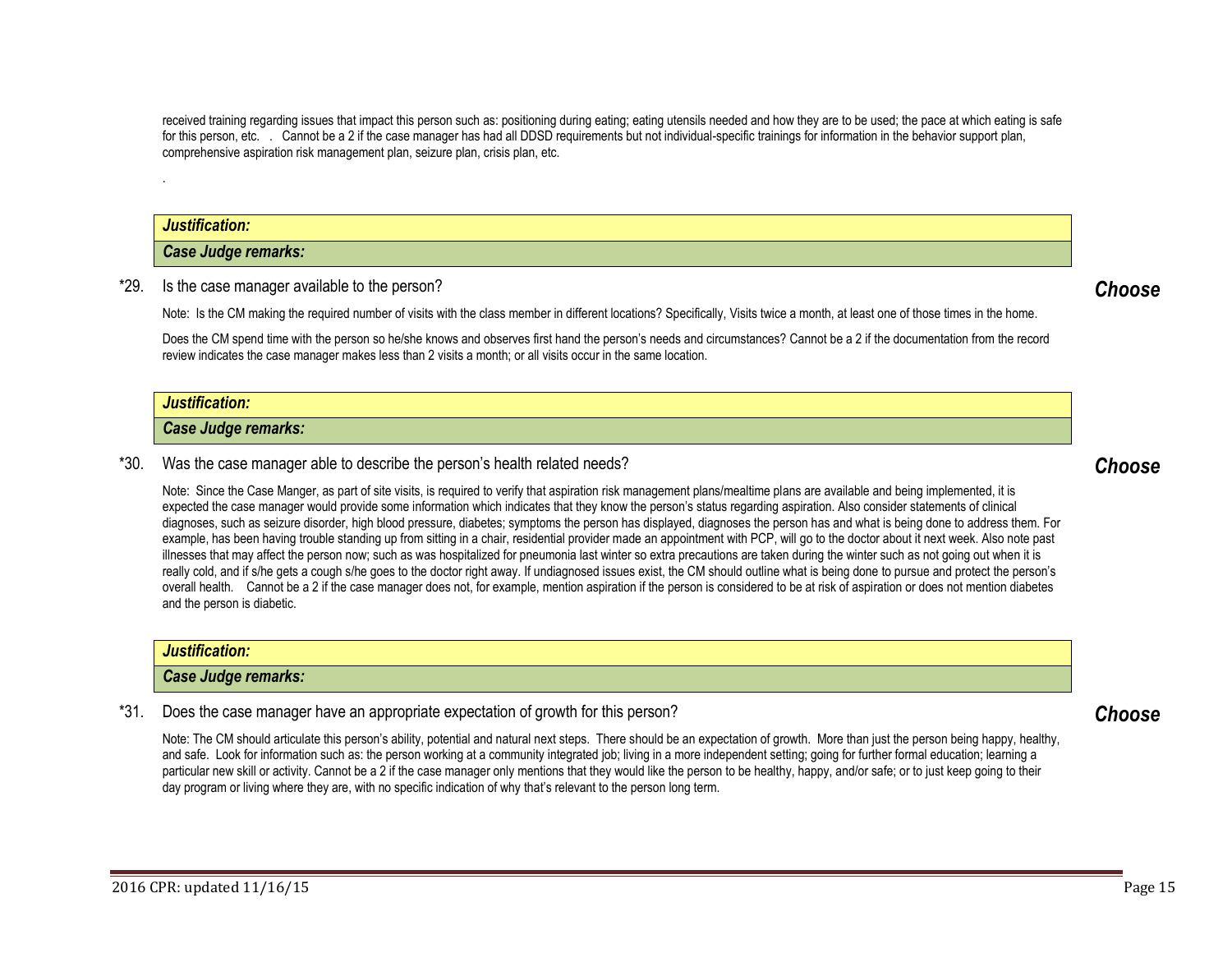# *Case Judge remarks:*

\*32. Does the case management record contain documentation that the case manager is monitoring and tracking the delivery of services as outlined in the ISP?

Note: Case Manager's contact notes, the site visit forms and overall record will be reviewed. 2 monthly visits, one of them in the home. If the person is not getting a service that is noted in the ISP and there is no documented evidence that the case manager is following-up on getting the service in place, this cannot be a 2. Cannot be a 2 if the documentation from the record review indicates the case manager makes less than 2 visits a month; or all visits occur in the same location.

#### *Justification:*

*Justification:*

*Case Judge remarks:*

\*33. Does the case manager provide case management services at the level needed by this person?

Note: We will consider the degree (timeliness and effectiveness) to which recommendations have been followed up on, services have been provided in line with this person's needs and barriers have been identified, addressed and eliminated. If the person is not getting a service that is noted in the ISP and there is no evidence that the case manager is following-up in a timely way to get the service in place, this cannot be a 2.

#### *Justification:*

*Case Judge remarks:*

\*34. Does the case manager receive the type and level of support needed to do his/her job?

Note: Combination of the CM's personal opinion and the degree to which evidence of lack of job performance, if any, is identified and corrected. Also consider completion of required DOH/DDSD competencies; individual-specific trainings, and mentoring from previous CM and/or supervisor. Cannot be a 2 if the case manager indicated s/he does not receive adequate support, (question EE in the case manager interview) or the Case Manager's performance is inadequate with no intervention on the part of the Case Management Agency.

#### *Justification:*

*Case Judge remarks:*

<span id="page-15-2"></span>*Choose*

<span id="page-15-1"></span>*Choose*

<span id="page-15-0"></span>*Choose*